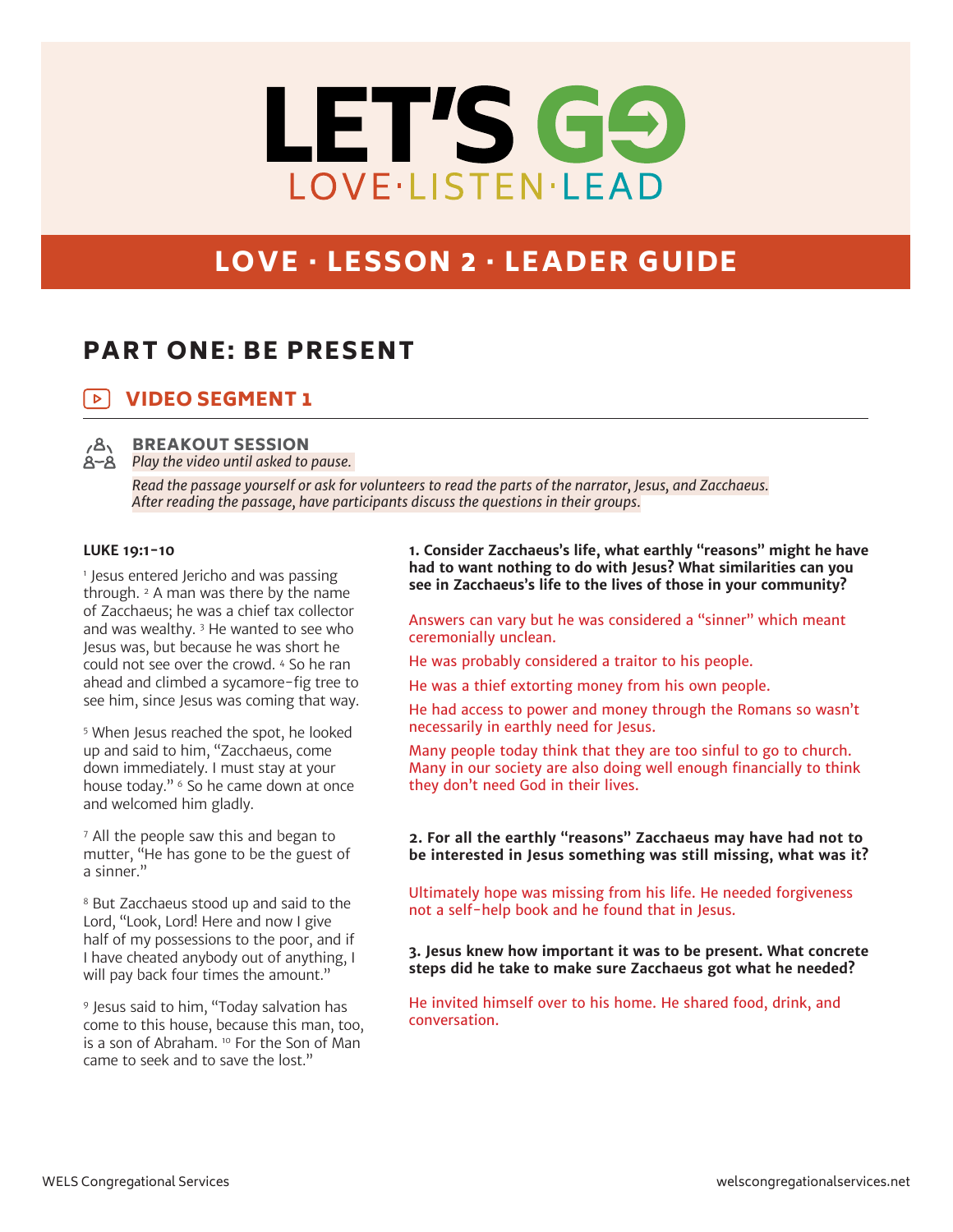#### VIDEO SEGMENT 2  $\triangleright$  1

| Play the video until asked to pause.                    |          |                          |
|---------------------------------------------------------|----------|--------------------------|
| While watching segment 2, fill in the blanks.           |          |                          |
| Propinquity comes from the Latin word for               | nearness | . It's also known as the |
| proximity<br>effect.                                    |          |                          |
| <b>Proximity Mathematics</b>                            |          |                          |
| • Unhurried time + Proximity + Doing Something =        |          | Conversations            |
| <b>Friendships</b><br>• Conversations + Vulnerability = |          |                          |



# BREAKOUT SESSION

*After pausing, invite participants to complete the following exercise on their own. After giving them a few minutes, ask for volunteers to share how many communities they listed. Then, move on to the next exercise.*

*Take a few minutes individually to list all your "communities." A good definition of "community" is anyone you regularly spend time with. Spend some time and dig down, you'll be surprised how many people's lives you actually touch. Here are a couple of examples.*

- *• Your kids' sports games.*
- *• Where you get morning coffee.* **• • • • •**

*In your group, brainstorm ideas for being present in the lives of the people around you. Here are a couple of examples.*

- *• BBQ in the front of your house not the back.*
- *• Hang out at the dog park/walk your dog.*
- **•**
- **•**
- **•**
- 
- **•**
	-
	- **• •**
-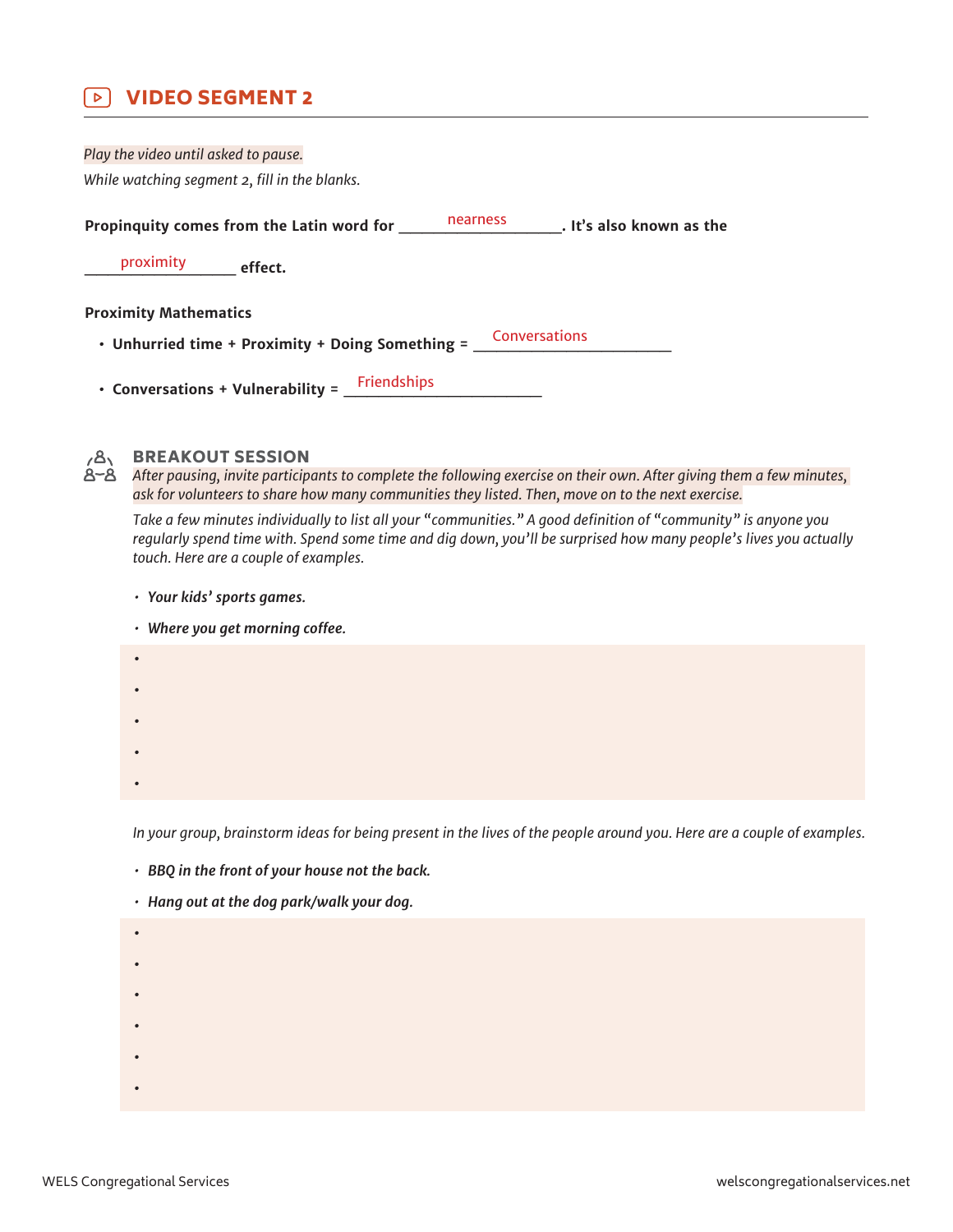# PART TWO: BE PERSISTENT

#### $\triangleright$  1 VIDEO SEGMENT 3



BREAKOUT SESSION

*Play the video until asked to pause.*

*After pausing, read the passage yourself or ask for volunteers to read the parts of the narrator, Jesus, and the Samaritan woman.*

*After reading the passage, lead the group through the following questions.*

## **READ JOHN 4:1-26**

1 Now Jesus learned that the Pharisees had heard that he was gaining and baptizing more disciples than John— 2 although in fact it was not Jesus who baptized, but his disciples. 3 So he left Judea and went back once more to Galilee.

4 Now he had to go through Samaria. 5 So he came to a town in Samaria called Sychar, near the plot of ground Jacob had given to his son Joseph. <sup>6</sup> Jacob's well was there, and Jesus, tired as he was from the journey, sat down by the well. It was about noon.

<sup>7</sup> When a Samaritan woman came to draw water, Jesus said to her, "Will you give me a drink?" <sup>8</sup> (His disciples had gone into the town to buy food.)

9 The Samaritan woman said to him, "You are a Jew and I am a Samaritan woman. How can you ask me for a drink?" (For Jews do not associate with Samaritans.)

<sup>10</sup> Jesus answered her, "If you knew the gift of God and who it is that asks you for a drink, you would have asked him and he would have given you living water."

<sup>11</sup> "Sir," the woman said, "you have nothing to draw with and the well is deep. Where can you get this living water?  $12$  Are you greater than our father Jacob, who gave us the well and drank from it himself, as did also his sons and his livestock?"

<sup>13</sup> Jesus answered, "Everyone who drinks this water will be thirsty again, <sup>14</sup> but whoever drinks the water I give them will never thirst. Indeed, the water I give them will become in them a spring of water welling up to eternal life."

<sup>15</sup> The woman said to him, "Sir, give me this water so that I won't get thirsty and have to keep coming here to draw water."

<sup>16</sup> He told her "Go, call your husband and come back."

<sup>17</sup> "I have no husband," she replied.

Jesus said to her, "You are right when you say you have no husband. 18 The fact is, you have had five husbands, and the man you now have is not your husband. What you have just said is quite true."

<sup>19</sup> "Sir," the woman said, "I can see that you are a prophet. <sup>20</sup> Our ancestors worshiped on this mountain, but you Jews claim that the place where we must worship is in Jerusalem."

<sup>21</sup> "Woman," Jesus replied, "believe me, a time is coming when you will worship the Father neither on this mountain nor in Jerusalem. 22 You Samaritans worship what you do not know; we worship what we do know, for salvation is from the Jews. <sup>23</sup> Yet a time is coming and has now come when the true worshipers will worship the Father in the Spirit and in truth, for they are the kind of worshipers the Father seeks. 24 God is spirit, and his worshipers must worship in the Spirit and in truth."

<sup>25</sup> The woman said, "I know that Messiah" (called Christ) "is coming. When he comes, he will explain everything to us."

 $26$  Then Jesus declared, "I, the one speaking to you  $-1$  am he."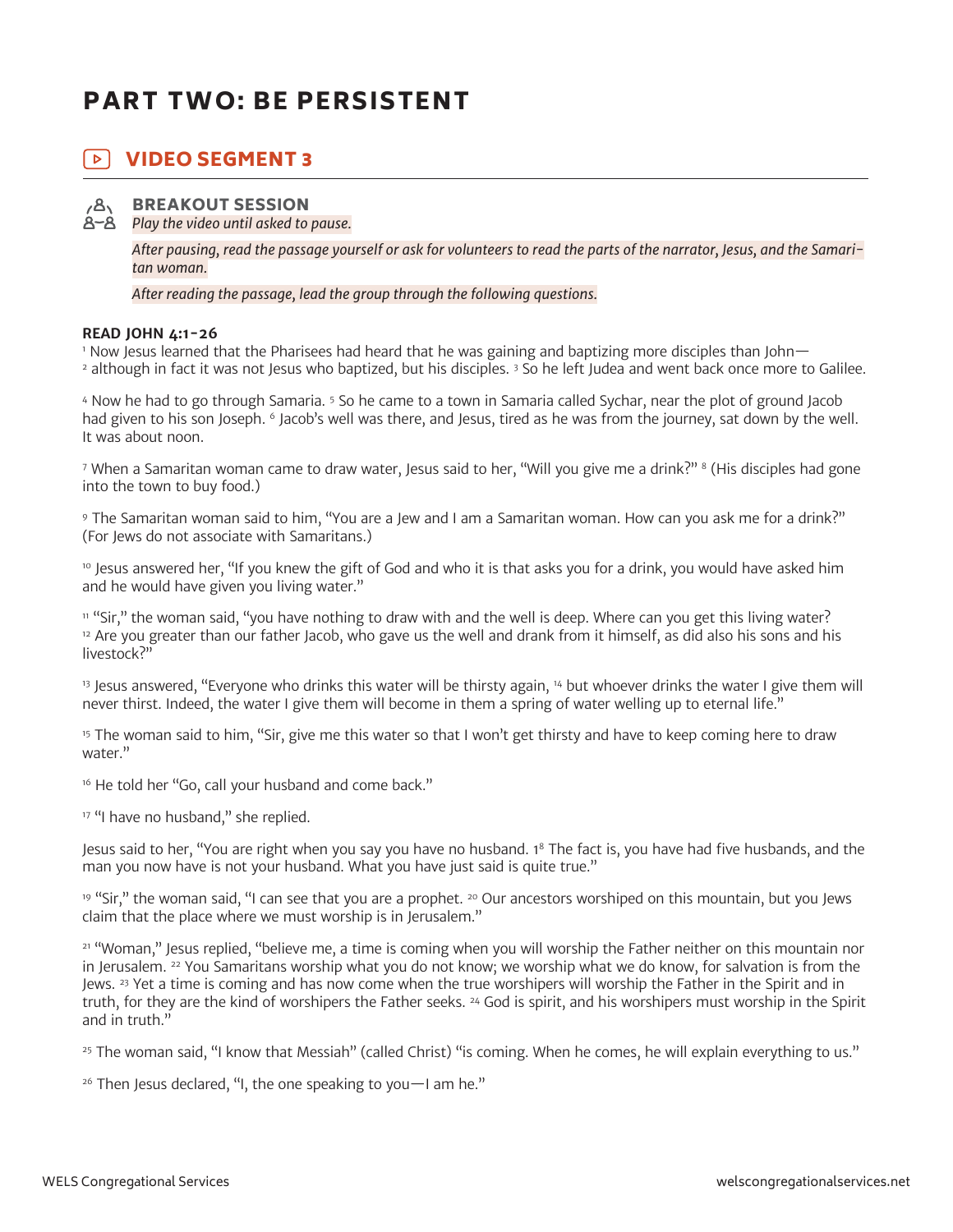## **1. What reasons might Jesus have had to not be persistent in this relationship?**

She was a Samaritan and he was Jewish. She was a woman, and men typically didn't speak with women in public in that culture. She was in a sinful relationship. Jesus was tired from his journey and could have just decided he didn't feel like putting effort into the conversation.

## **2. What parts of this woman's life may have looked "messy"?**

She had had a number of husbands. She was living with a man to whom she was not married.

## **3. Ultimately Jesus brought something to this messy life. What was it?**

She needed more than a self-help book. She needed a Savior.

#### VIDEO SEGMENT 4  $\triangleright$

#### *Play the video until asked to pause.*

*After pausing, you may choose to walk through questions 1–4 with the group before moving on to discussing the messy lives of believers. Or, simply go directly to question 5 and discuss each person's messy life one at a time.*

*While watching segment 4, answer the following questions.*

## *1. What are the dangers of thinking outreach needs to be perfectly planned and carried out?*

She had had a number of husbands. She was living with a man to whom she was not married.

## *2. What is the danger of thinking outreach can be completely unplanned and unintentional?*

We may never do it because we are just waiting for it to "happen."

## *3. In what way do we want our outreach to be like Albrecht Durer's praying hands?*

We want it to be focused and intentional enough to know where we want to go but flexible enough to know you can't predict what will happen.

## *4. What three pieces of advice did Pastor Spiegelberg share about our outreach?*

*Be \_\_\_\_\_\_\_\_\_\_\_\_\_\_\_\_\_\_\_* intentional

*Be \_\_\_\_\_\_\_\_\_\_\_\_\_\_\_\_\_\_\_* vulnerable

*Be \_\_\_\_\_\_\_\_\_\_\_\_\_\_\_\_\_\_\_* authentic